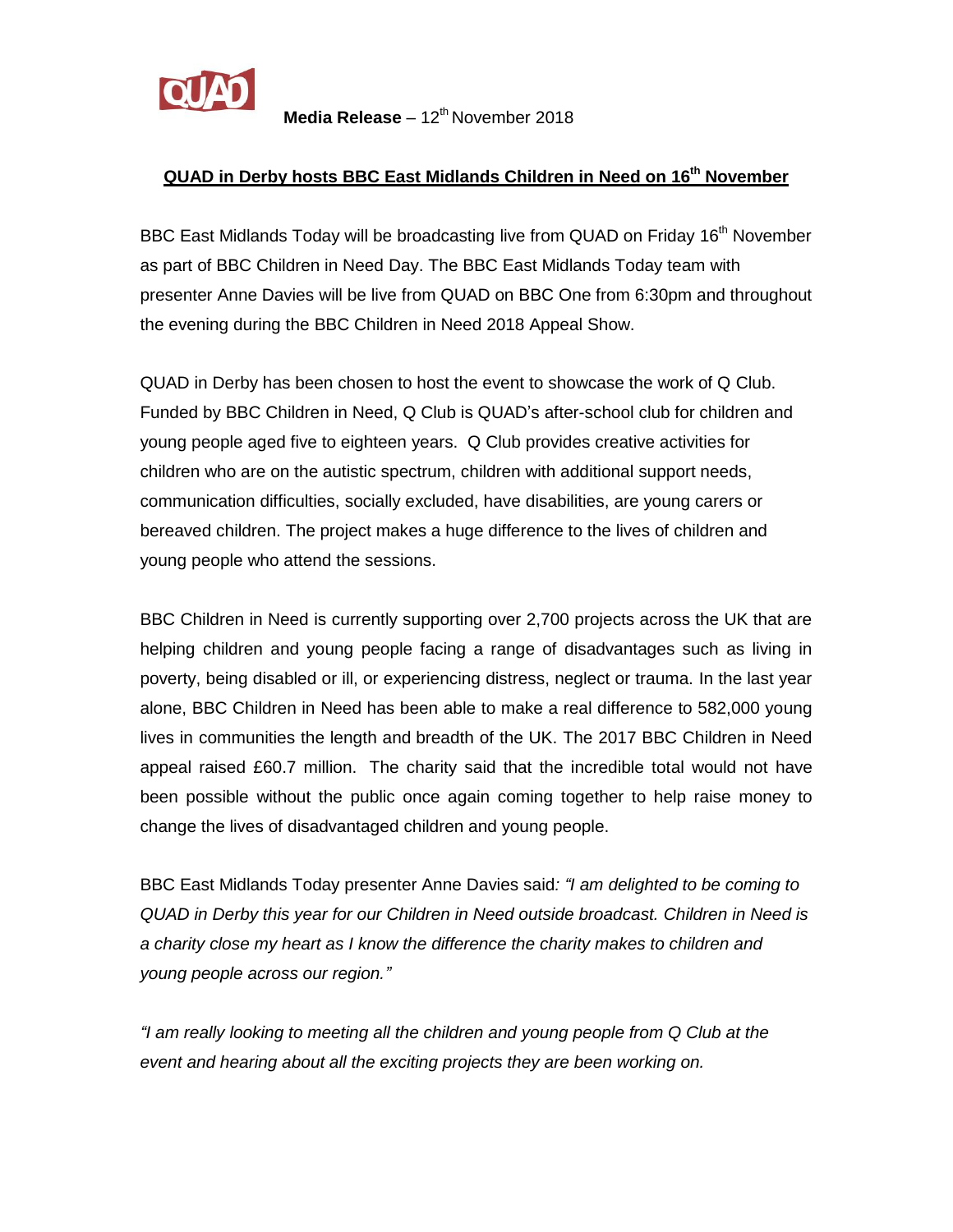

**Media Release** – 12<sup>th</sup> November 2018

*We raised a record amount in the East Midlands last year and this year I hope we can raise even more"*

The BBC Children in Need Outside Broadcast is a closed event with invited guests, QUAD will be closed to the general public throughout the evening of Friday  $16<sup>th</sup>$ November from 5:00pm.

More details about Q Club can be found at: [https://www.derbyquad.co.uk/whats-on/get](https://www.derbyquad.co.uk/whats-on/get-creative-families-and-young-people/q-club)[creative-families-and-young-people/q-club](https://www.derbyquad.co.uk/whats-on/get-creative-families-and-young-people/q-club)

> **ENDS Notes to Editors**



## **About BBC Children in Need**

BBC Children in Need's vision is that every child in the UK has a safe, happy and secure childhood and the chance to reach their potential. The charity will realise this vision by supporting, promoting and publicising work that addresses the challenges that children and young people face and work that builds their skills and resilience. BBC Children in Need is currently supporting over 2,600 projects in communities across the UK that are helping children and young people facing a range of disadvantages such as living in poverty, being disabled or ill, or experiencing distress, neglect or trauma. Further information on BBC Children in Need can be found at [www.bbc.co.uk/Pudsey](http://www.bbc.co.uk/Pudsey) as well as social media channels: **facebook.com/BBCChildreninNeed twitter.com/BBCCiN #CiN**

**QUAD** is Derby's centre for art and film, a mixed arts venue based on the Market Place. QUAD is the city's cultural hub with a three-screen cinema, an art gallery showing the